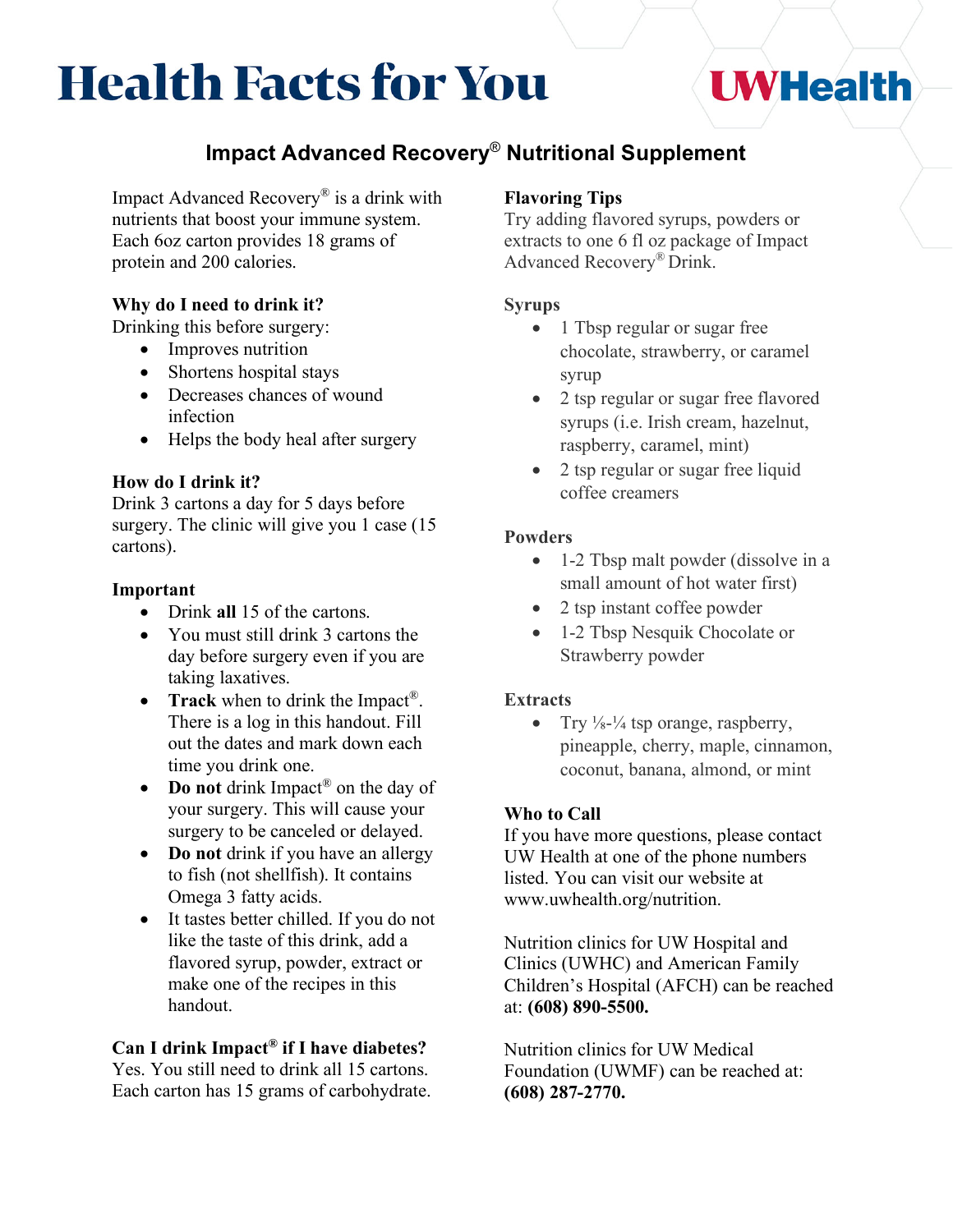#### **Recipes for Impact**

#### **Peanut Butter Banana Shake**

Makes 1 serving (about 12 fl oz)

#### **Ingredients**

- $1 6$  fl oz (176 ml) container Impact Advanced Recovery® Drink Vanilla
- 2 tsp creamy peanut butter
- $\bullet$   $\frac{1}{2}$  banana, sliced

#### **Directions**

Place all ingredients in a blender and mix until smooth. Serve right away.

#### **Creamy Hot Cocoa**

Makes 1 serving (about 6 fl oz)

#### **Ingredients**

- $\bullet$  1 .71 oz packet Nestlé Rich Milk Chocolate hot cocoa mix
- $\bullet$  1 6 fl oz (176 ml) container Impact Advanced Recovery® Drink Vanilla

#### **Directions**

Pour Impact Advanced Recovery® into a microwave safe container and heat to desired temperature (do not boil). Add hot cocoa mix and stir well.

#### **Lemon Blueberry Cream Smoothie**

Makes 1 serving (about 12 fl oz)

#### **Ingredients**

- $1 6$  fl oz (176 ml) container Impact Advanced Recovery® Drink Vanilla
- $\bullet$   $\frac{1}{2}$  cup blueberries, fresh or frozen (thawed and drained)
- $\bullet$   $\frac{1}{4}$  cup light, nonfat blueberry yogurt
- 1 Tbsp lemon juice

#### **Directions**

Place all ingredients in a blender and mix until smooth. Serve right away.

#### **Strawberry Banana Smoothie**

Makes 1 serving (about 12 fl oz)

#### **Ingredients**

- $1 6$  fl oz (176 ml) container Impact Advanced Recovery® Drink Vanilla
- $\bullet$   $\frac{1}{2}$  cup sliced strawberries, fresh or frozen
- $\bullet$   $\frac{1}{2}$  small banana

#### **Directions**

Place all ingredients in a blender and mix until smooth. Serve right away.

Your health care team may have given you this information as part of your care. If so, please use it and call if you have any questions. If this information was not given to you as part of your care, please check with your doctor. This is not medical advice. This is not to be used for diagnosis or treatment of any medical condition. Because each person's health needs are different, you should talk with your doctor or others on your health care team when using this information. If you have an emergency, please call 911. Copyright © 6/2021 University of Wisconsin Hospitals and Clinics Authority. All rights reserved. Produced by the Department of Nursing. HF#605